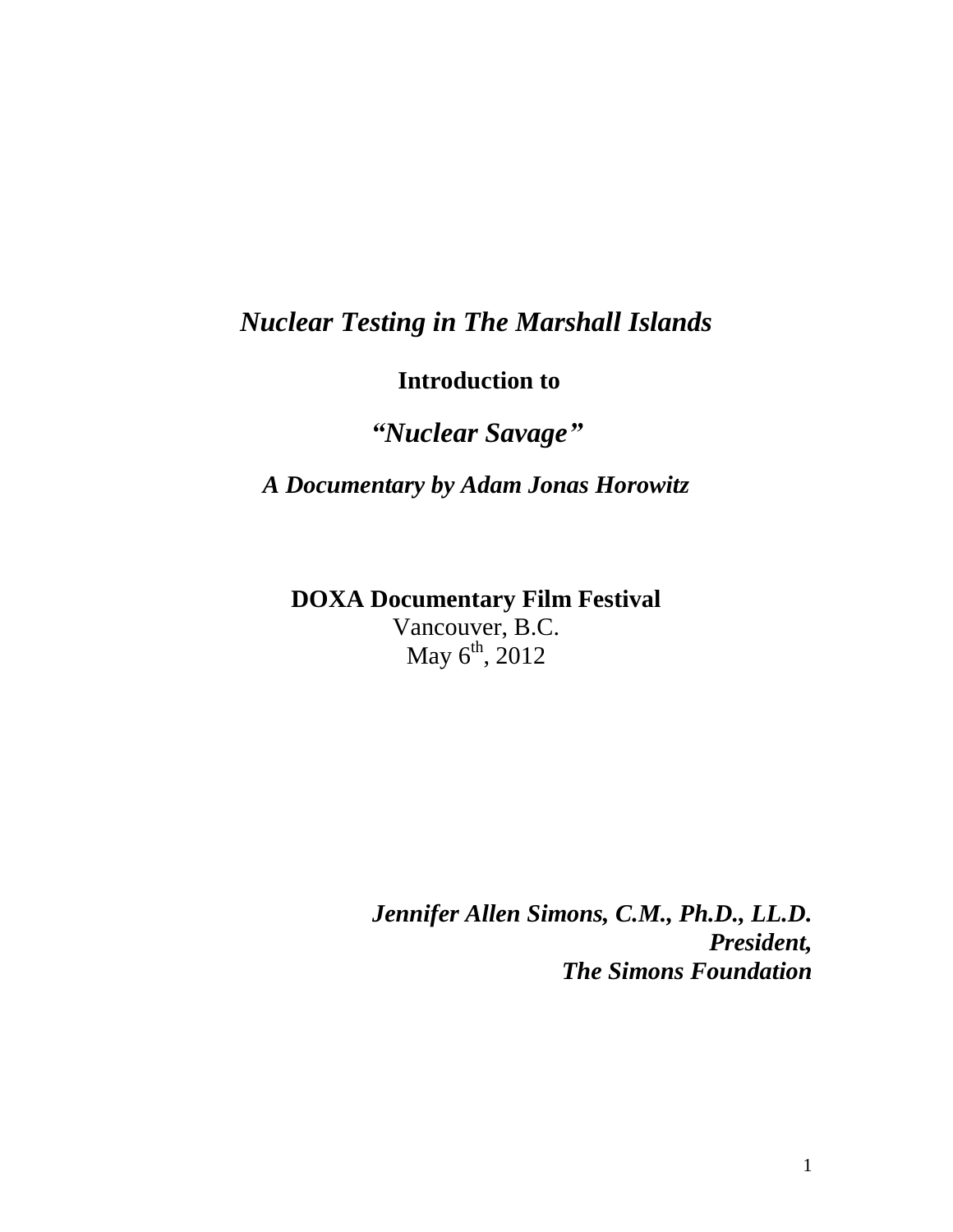Good Evening,

I am pleased that The Simons Foundation is the sponsor of this important documentary – *Nuclear Savage.* It is a story that should have been told a long time ago. The information has been available to the general public for many years but no-one seems to have paid attention.

I first became aware of this tragic story of the people of the Marshall Islands in the mid-1990s. In 1995, the International Court of Justice was weighing the question of the illegality of nuclear weapons. A Council Member of the Rongelap Atoll Local Government – representing the people of the Marshall Islands – presented her devastating testimony to the Court "on the effect the explosions of nuclear weapons have had on her life and the lives of ... family, friends and fellow citizens of the Marshall Islands."<sup>1</sup>

The Marshall Islanders participated as witnesses in the Court hearings because they were concerned that the "unnecessary injuries, indiscriminate impacts, and adverse collateral environment effects of the radioactive fall-out resulting from atmospheric tests, which have so gravely affected the Marshall Islands, would be repeated for other people and their lands, in event of any military use of nuclear weapons."<sup>2</sup>

Their experience provides an understanding of what life would be like for any survivors of a nuclear catastrophe – nuclear war – though this seems unlikely at the moment - a nuclear accident, an accidental or malicious launch of nuclear weapons, or acquisition by terrorists – these are the very real current dangers.

Since 1954, the people of the Marshall Islands have engaged in "a lifelong battle for their health and a safe environment." The radioactive fallout destroyed the lives of many – with deaths from leukaemia, brain tumours, thyroid and other forms of fatal cancers. Their food sources were destroyed – staple crops, like arrowroot, disappeared completely; the fish were radio-active and instantly caused blisters, terrible stomach problems and nausea.

The radioactive fallout from the nuclear testing has affected the health of three generations so far – and has definitely jeopardized the lives of future generations. The consequences have been the inability to reproduce and the birth of severely deformed babies – entities - because in many cases they do not resemble human forms. There were no words in the Islanders language to describe these "monster" babies – some with two heads – so they described them as "octopuses," "apples," "turtles" and "jellyfish babies" who lived for a day or two - with no bones and transparent – their brains and beating hearts visible.

I commend Adam Jonas Horowitz for presenting in documentary form this painful and cruel story coupled with the evidence that the Marshall Islanders were deliberate guinea

 $\overline{a}$ 

<sup>1</sup> *International Court of Justice, Doc CR 95/32*

<sup>2</sup> *International Court of Justice doc. CR 95/32*